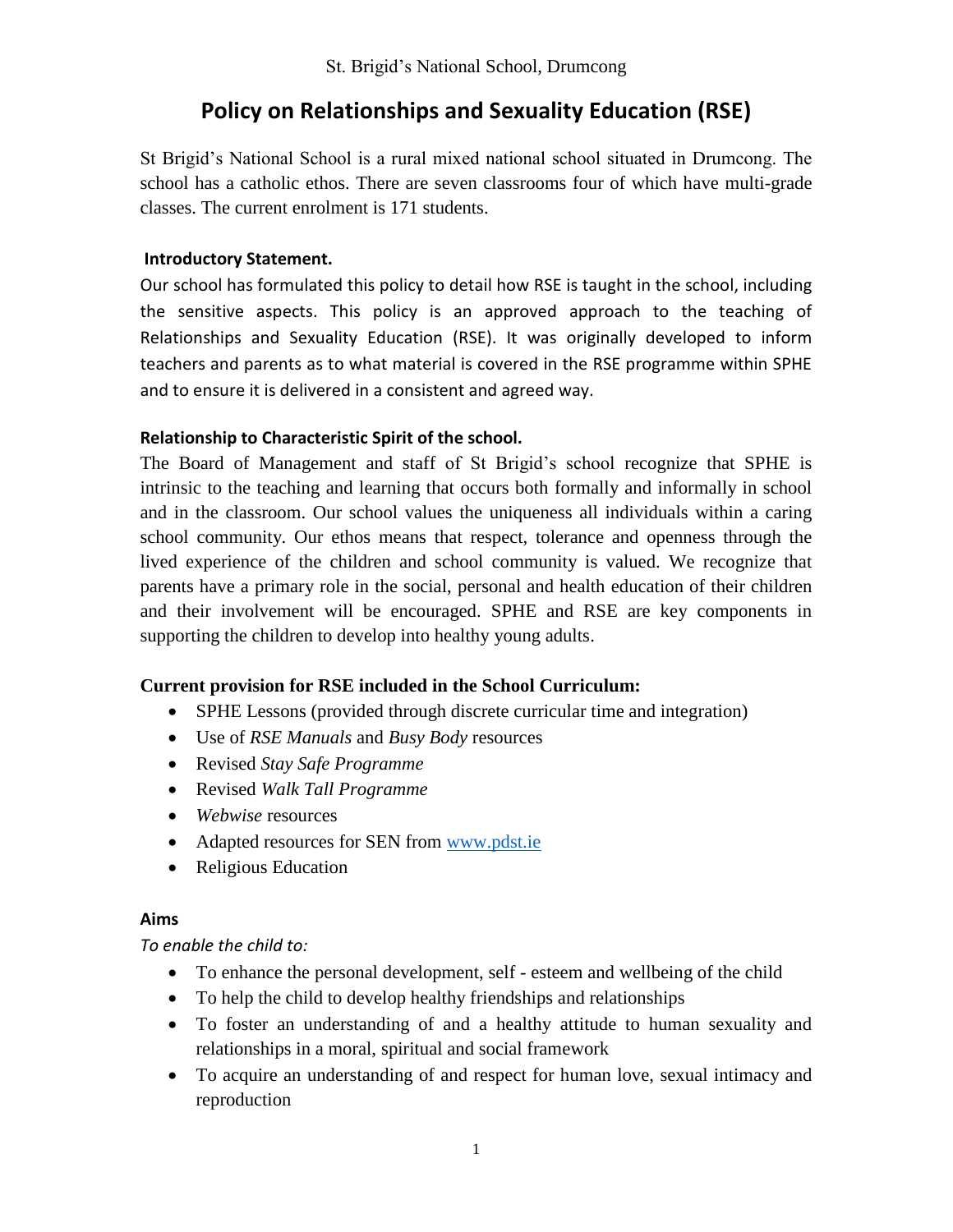- To develop and promote in the child a sense of wonder and awe at the process of birth and new life
- To enable the child to be comfortable with the sexuality of oneself and others while growing and developing

We support the aims of RSE. In our school we encourage open communication, understanding, tolerance of differences and respect for self and others. A sense of responsibility is fostered and attention is paid to the wellbeing of all the members of the school community

# **Policies which support SPHE/RSE**

- Child Protection Policy
- Substance Use Policy
- Code of Behaviour
- Anti Bullying Policy
- Enrolment Policy
- Acceptable Use Policy
- Healthy Eating Policy

# **Content of Policy:**

# **Junior & Senior Infants.**

| Strand.                                                    | <b>Strand Unit.</b>                                                                                      |
|------------------------------------------------------------|----------------------------------------------------------------------------------------------------------|
| Taking care of my body.<br>The child should be enabled to: | Knowing about my body.<br>name parts of the male and female body,<br>using appropriate anatomical terms. |
| Growing and changing.                                      | New life.                                                                                                |
| The child should be enabled to:                            | become aware of new life and birth in the<br>world.                                                      |
|                                                            | New growth in Springtime. Baby animals                                                                   |
|                                                            | being born.                                                                                              |
|                                                            | develop an awareness of human birth.                                                                     |
|                                                            | The baby grows and is nurtured in the<br>mother's womb until ready to be born.                           |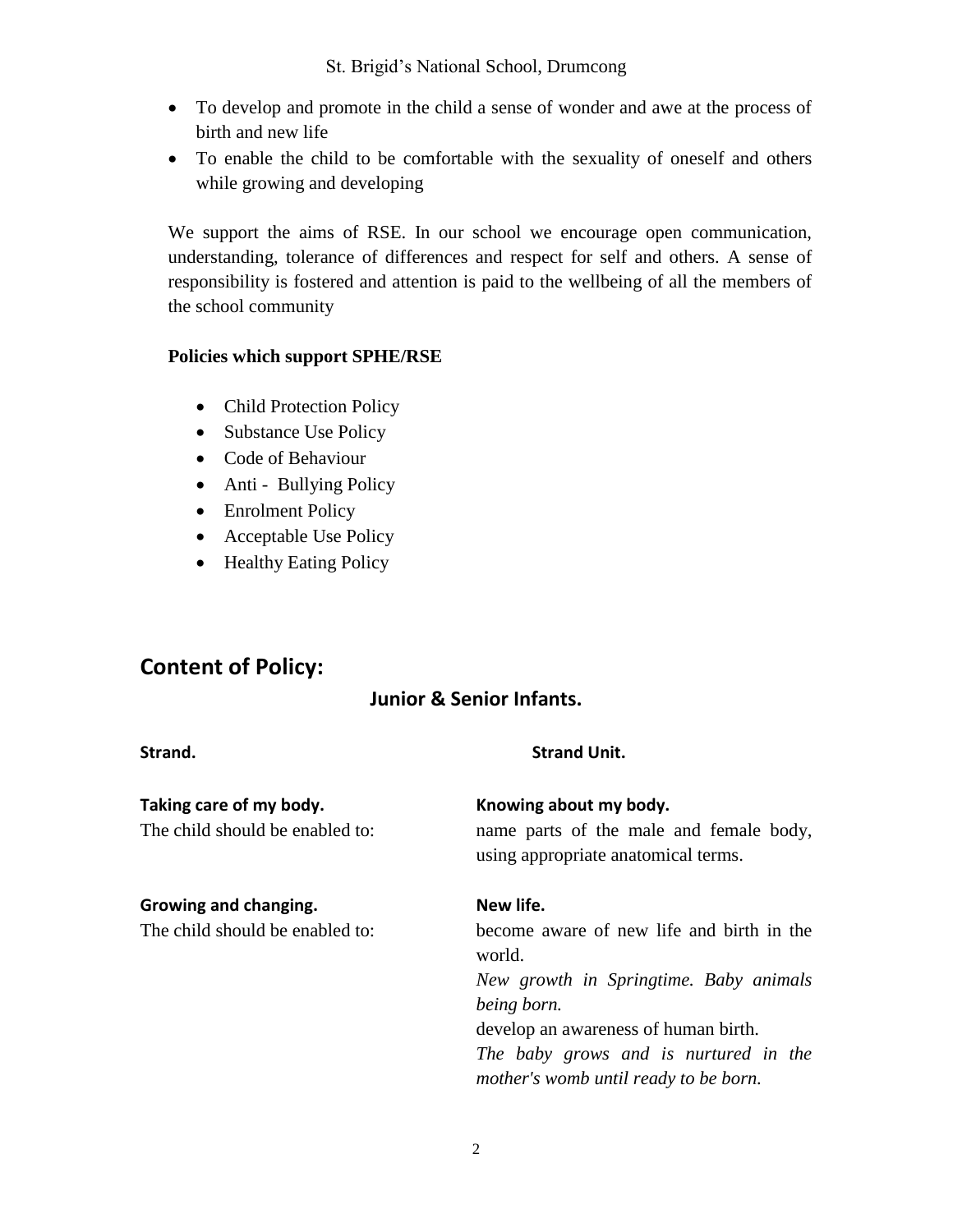### **Safety and Protection. Personal Safety.**

The child should be enabled to: identify situations and places that are safe and those where personal safety might be at risk.

> *Feeling unsafe with people, being asked top keep a difficult secret (one that causes worry or makes him/her feel uncomfortable)*

# **First and Second Class.**

#### **Strand. Strand Unit.**

#### **Taking care of my body. Knowing about my body.**

The child should be enabled to: name parts of the male and female body, using appropriate anatomical terms and identify some of their functions.

### **Growing and changing. New life.**

# **Safety and Protection. Personal Safety.**

The child should be enabled to: begin to understand that reproduction, birth, life, growth and death are all part of a life cycle.

The child should be enabled to: identify situations and places that are safe and those where personal safety might be at risk.

> *being with people who make me feel unsafe, inappropriate or unsafe touches,*

> *being asked to keep a difficult secret (one that causes worry or makes me feel uncomfortable)*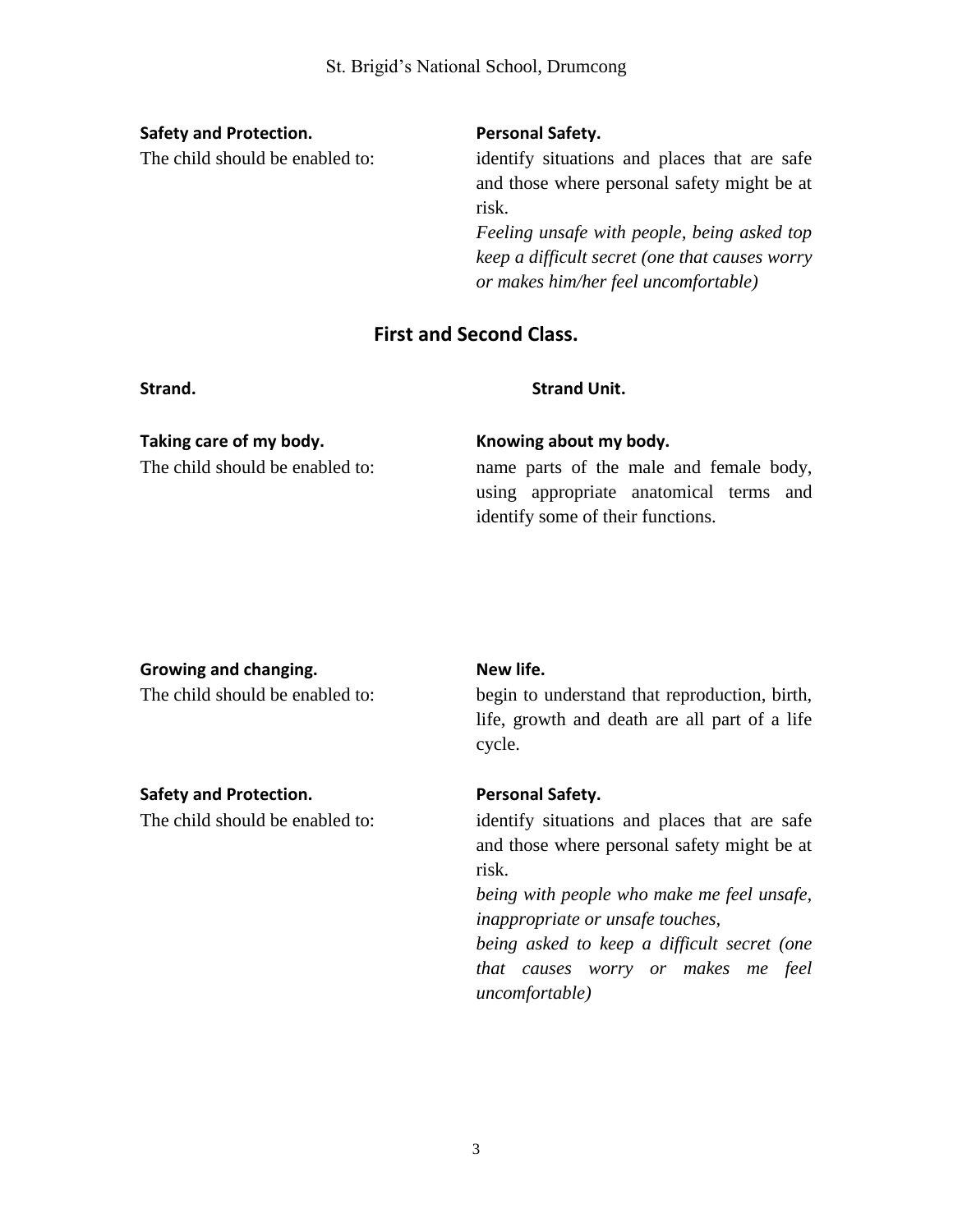# **Third and Fourth Class.**

### **Strand. Strand Unit.**

### **Taking care of my body. Knowing about my body.**

The child should be enabled to: understand the physical changes taking place in both the male and female body. g*rowing height and weight and increasing strength. growing from boy to man, from girl to* 

### **Growing and changing. Birth and New life.**

*woman.*

The child should be enabled to: discuss the stages and sequence of development of the human baby, from conception to birth. identify the care that needs to be taken while waiting for a baby to be born. develop an appreciation of the wonder of a new-born baby.

### **Safety and Protection. Personal Safety.**

The child should be enabled to: identify people, places and situations that may threaten personal safety.

*being touched inappropriately.*

*being asked to keep a difficult secret (one that causes worry or makes him/her feel uncomfortable)*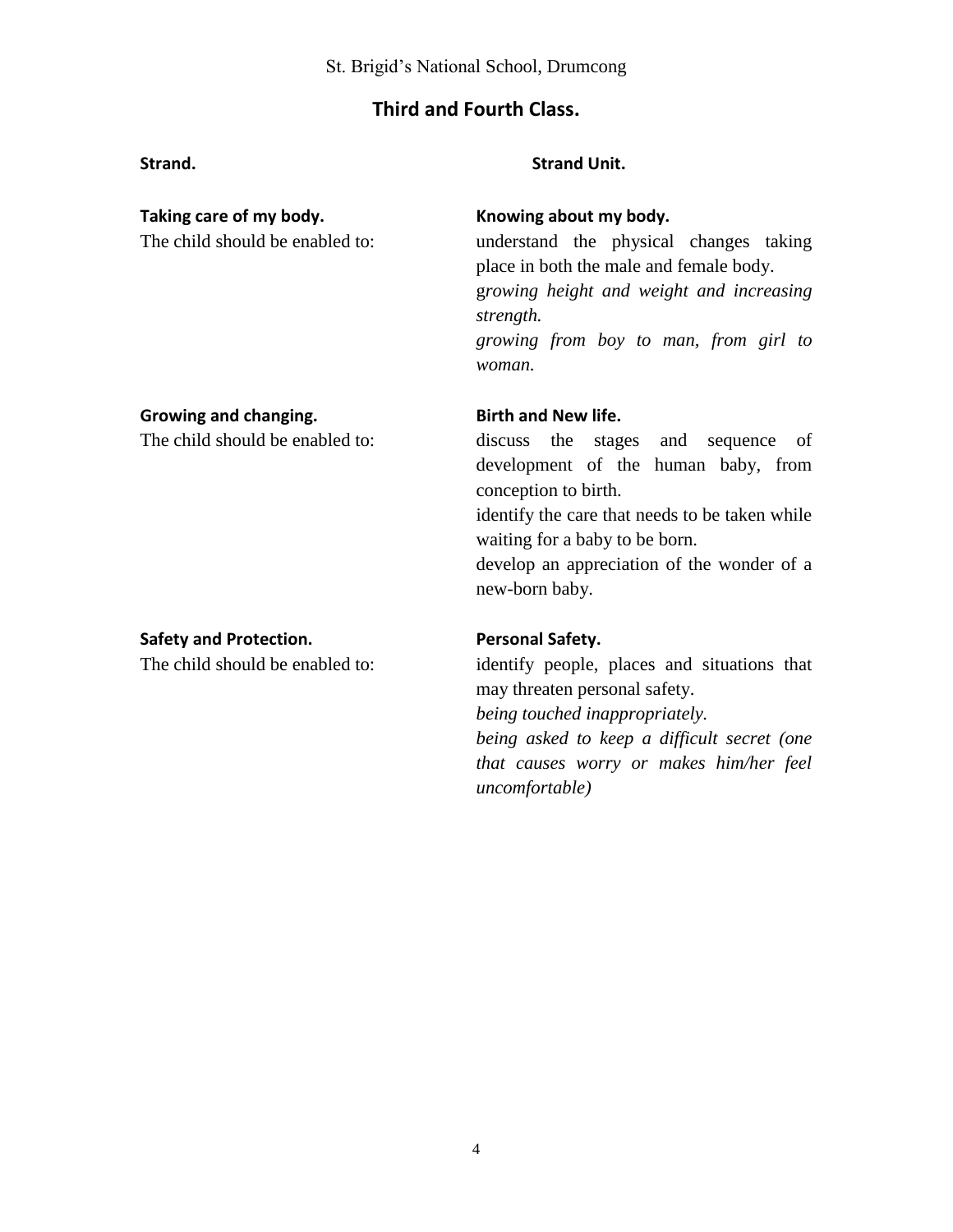# **Fifth and Sixth Class.**

#### **Strand. Strand Unit.**

### **Growing and changing. Birth and New life.**

### **Safety and Protection. Personal Safety.**

### **Taking care of my body. Knowing about my body.**

The child should be enabled to: identify and discuss the physical and other changes that occur in boys and girls with the onset of puberty and understand that these take place at different rates for everybody. *Female.*

> *hormonal changes, changing body shape, development of breasts, appearance of pubic hair, onset of menstruation. Male.*

> *hormonal changes, physical growth,*

*enlargement of testicles and penis, appearance of pubic hair, underarm and facial hair, breaking of voice, beginning of sperm reproduction, onset of nocturnal emissions(wet dreams).*

understand the reproductive system of both male and female adults.

The child should be enabled to: understand sexual intercourse, conception and birth within the context of a committed loving relationship.

> discuss and explore the responsibilities involved in being a parent and the emotional and physical maturity required to be a parent.

The child should be enabled to: identify places and situations that may threaten personal safety.

*being asked to keep a "difficult secret"*

*recognising inappropriate or unsafe touches, being with people who make me feel unsafe.*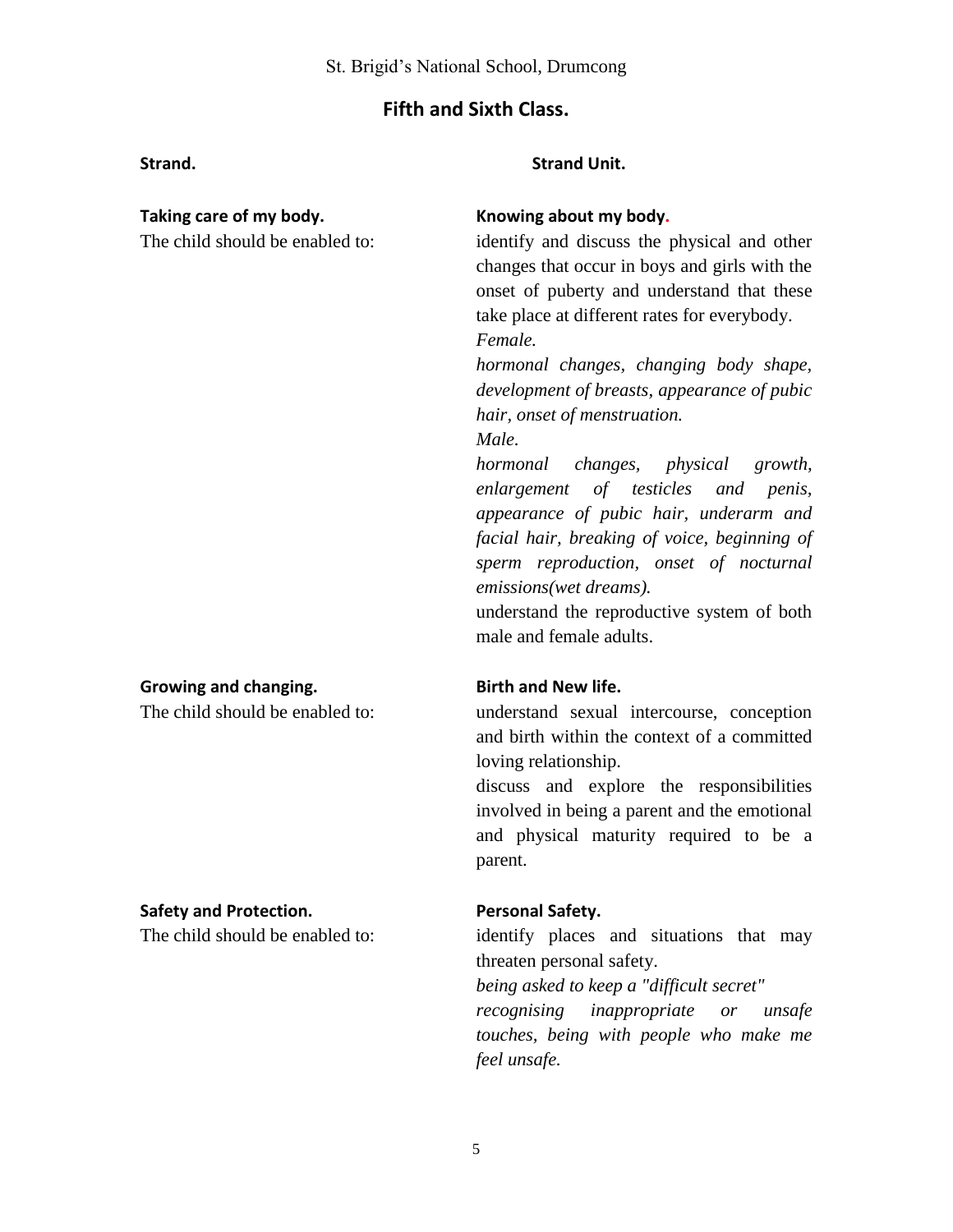# **Organisation and Management of the Programme.**

- Parents are in law and in fact, the primary educators and the school has a supporting role to play in complementing the work of parents.
- Parents are informed, from enrolment that the school fully implements the RSE strands of the SPHE programme.
- The strand units *Taking Care of My Body* and *Growing and Changing* are covered in year 1 in accordance with the SPHE Policy. The *Stay safe Programme* is covered in year 2.
- An outline of the lessons will be made available to parents before the commencement of the programme.
- A parent's decision to withdraw a pupil from the process will be honoured. It is the responsibility of the parent to inform the school of this decision in writing. However if a child has been withdrawn, the school takes no responsibility for what the child may hear following on from these lessons e.g what they may hear in the yard.
- Suitable guest speakers may be invited in to deliver the contents of the programme to fifth and sixth class. All information delivered will be within the programme and the class teacher will be present at all times.
- The curriculum is taught from Junior Infants to sixth class. It is taught through a spiral curriculum (key topics will be revisited in a developmental manner at regular intervals). All content objectives will be covered by the time the children leave sixth class.
- Should a pupil require information that is not in line with the curriculum content and considered not to be age appropriate for the general body of pupils, the school will acknowledge the child's request but will direct the child to address this question at home. (For example questions relating to masturbation, abortion and oral sex.)
- For older children a *question box* is used as part of the structured RSE lessons. Teachers will follow up the on the written questions at a later date to give time to prepare suitable answers or consult with colleagues.
- A separate policy dealing with the guidelines for reporting cases of child abuse has been drawn up.

 *(See Child Protection Policy)*

# **Methodologies**

The RSE programme is taught through:

- Stories and poems
- Classroom discussion
- Group work